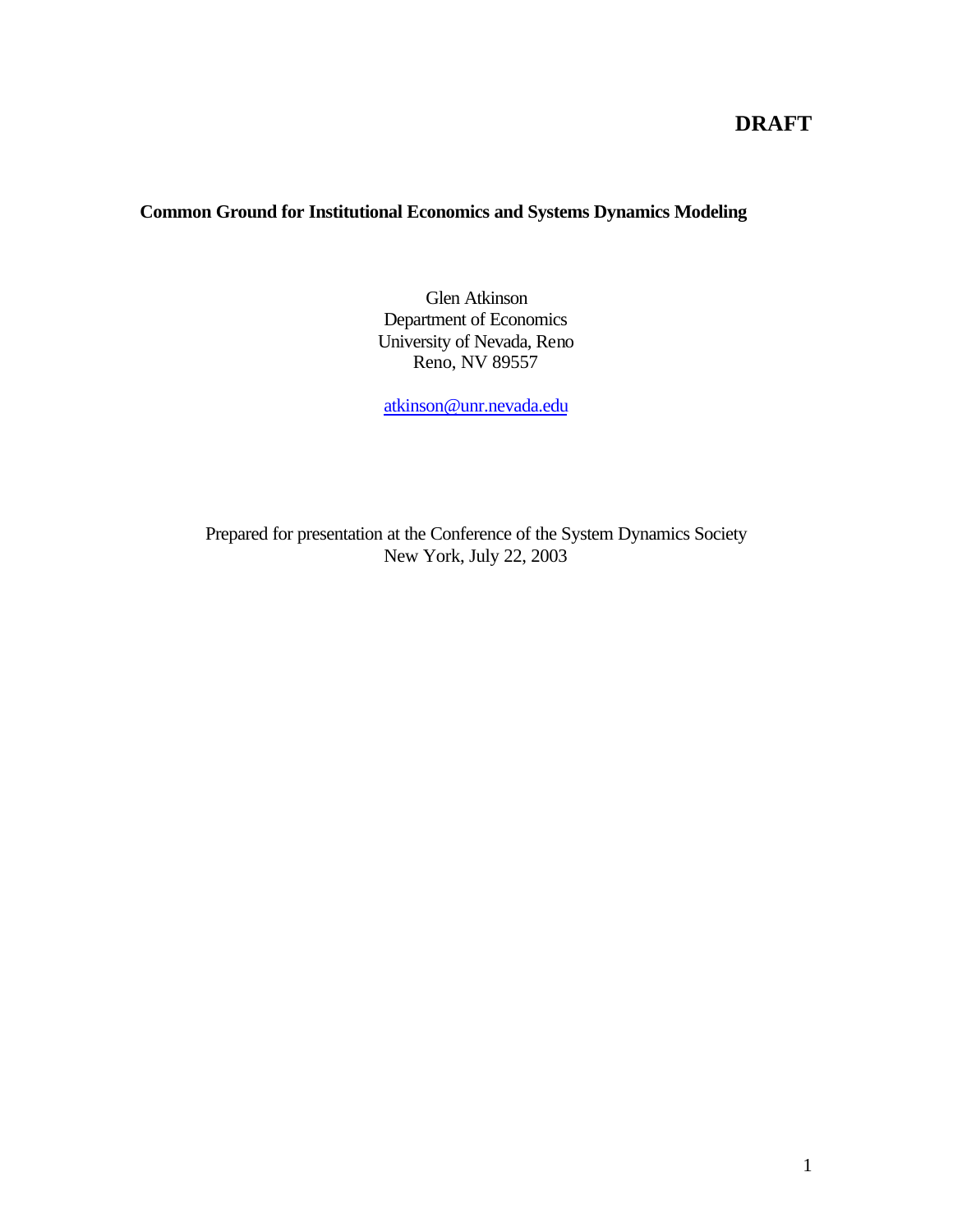#### **Common Ground for Institutional Economics and Systems Dynamics Modeling**

In 1898 Thorstein Veblen asked, "Why is Economics not an Evolutionary Science?" (Veblen 1898). Veblen sketched out the changes in habits of thought from primitive animistic views of hunting and gathering and small agrarian societies to the prevailing view of his time of a natural order inspired by the work of Isaac Newton. His argument was that most sciences were moving beyond the view of a Newtonian natural order and adopting the more recent evolutionary view inspired by the findings of Darwin. In his opinion economists needed to adopt the latter view if they were to be considered modern in approach to scholarly inquiry. In this presentation, I will outline the major differences between these two views of economic society and suggest what the implications are for modeling economic behavior.

My purpose in this presentation is to suggest that practitioners of systems dynamics and institutional economists share some common ground regarding the structure of the economy and the processes of change emanating from that structural order. I believe that both groups endorse the Darwinian view<sup>1</sup> of cumulative change over the Newtonian view, though their methods of inquiry are substantially different. We should not let our methods separate us, but instead we should learn from each other. Thus, I hope this presentation will spark an interest in continuing a dialog between our two groups. It is obvious that this audience knows more about systems dynamics than I do, so I will concentrate on the view of economic evolution held by institutional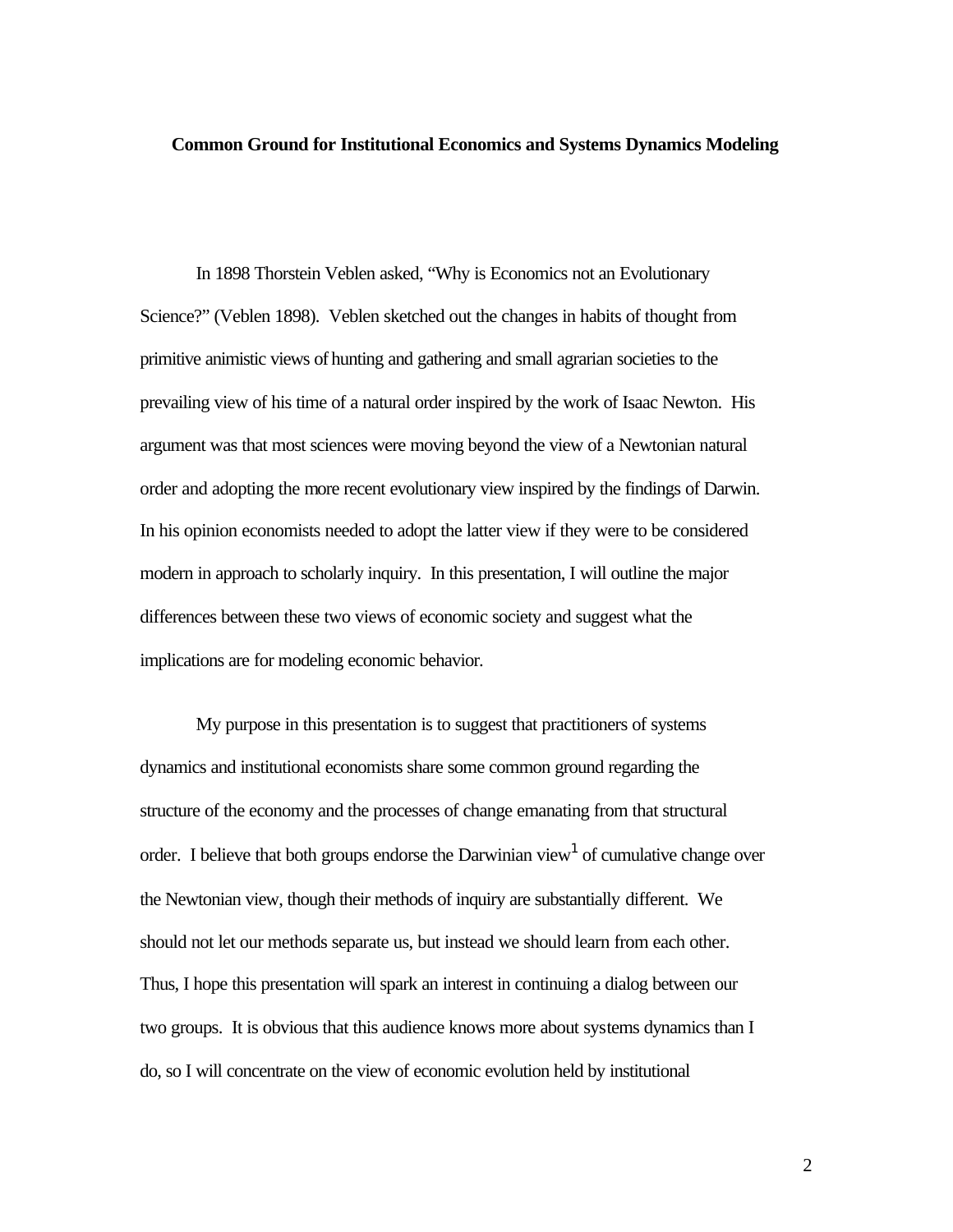economists.<sup>2</sup> Moreover, I will concentrate on the foundations of institutional economics rather than recent extensions and applications. A more bare-bones discussion will highlight the possibilities and difficulties in applying systems dynamics simulations to institutional questions.

I will begin by describing the characteristics of Newtonian order and what this implies for change. This is done to provide a contrast in the next section to an evolving system. In this contrast, I want to stress that the nature of the order assumed by the theorist will dictate the processes of change. Finally, I will raise some challenges, as I see them, in formally modeling economic systems driven by cumulative change.

### **Newtonian Order and Change**

By the eighteenth century the powerful and important work of Isaac Newton in physics and mathematics had captured the imaginations of intellectuals in many fields ranging from theology, philosophy, and politics to create a worldview of physical order and change. This worldview was the foundation of the enlightenment where divine order and law was replaced by natural order and law (Becker 1932 and Randall 1940). The physical universe, and by extension, the social universe, was a clockwork where change within the mechanism was continuous but the structure remained unchanged and unchangeable. Of the social sciences, this view was most firmly embedded in economics and remains so today (Randall 1940, 271 and Veblen 1898, 374). In fact, Hans Lind has recently argued that any school of economics that does not employ this view has no discernable method (Lind 1993). $3$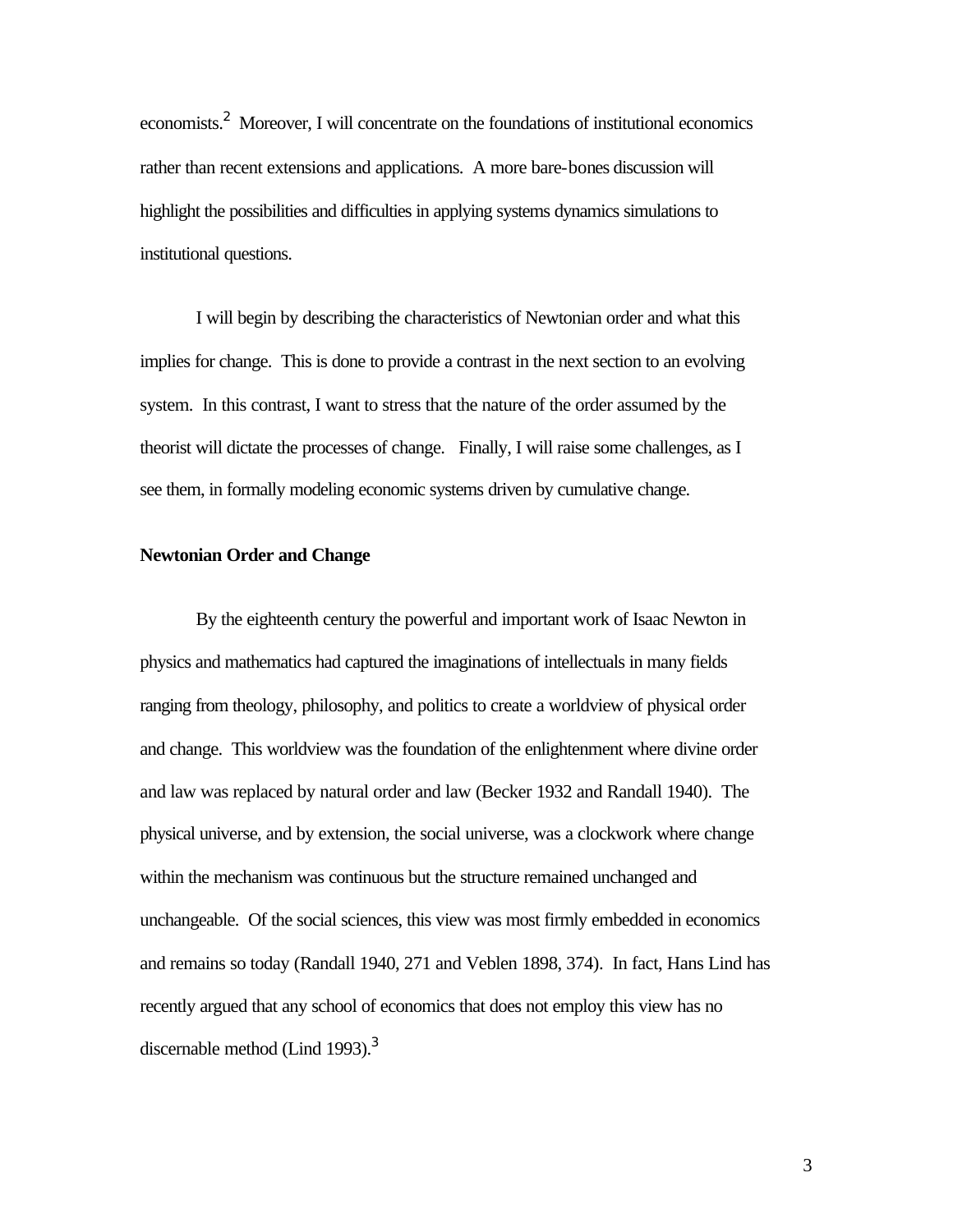It is critical that we understand the perceived framework of order as we engage in a discussion of the theory of change. Without an understandable order, change would be random and scientists would not be able to explain the changes we observe. Change must emanate from some order for a credible scientific discipline to be possible. Classical and institutional economists assume different causes of the order of economic systems, and this is a fundamental difference between the two schools. David Hamilton, writing fiftyfive years after Veblen's provocative essay, argued that one of the major differences between the two schools was their conception of change (Hamilton 1970). Hamilton was correct to point out the importance of the differences in the theories of change, but he had to explain the differences in their theories of economic order to accomplish his argument.

Hamilton noted that many institutional economists thought that classical economists<sup>4</sup> had no theory of change, but he disputed that notion. His argument was that their theory of change was derived from their belief in natural law. He drew on the work of Carl Becker to show how the worldview of natural law had evolved from divine law. In medieval times the worldview was that God had created the natural and social order and that church scholars had to be consulted to understand the operation and purpose of the system. The spread of Newtonian ideas led scholars to replace God with nature and Divine law with natural law. But this was not as revolutionary as was first supposed because "…the disciples of the Newtonian philosophy had not ceased to worship. They had only given another form and a new name to the object of worship: having denatured God, they deified nature" (Becker 1932, 63, quoted in Hamilton 1970, 21).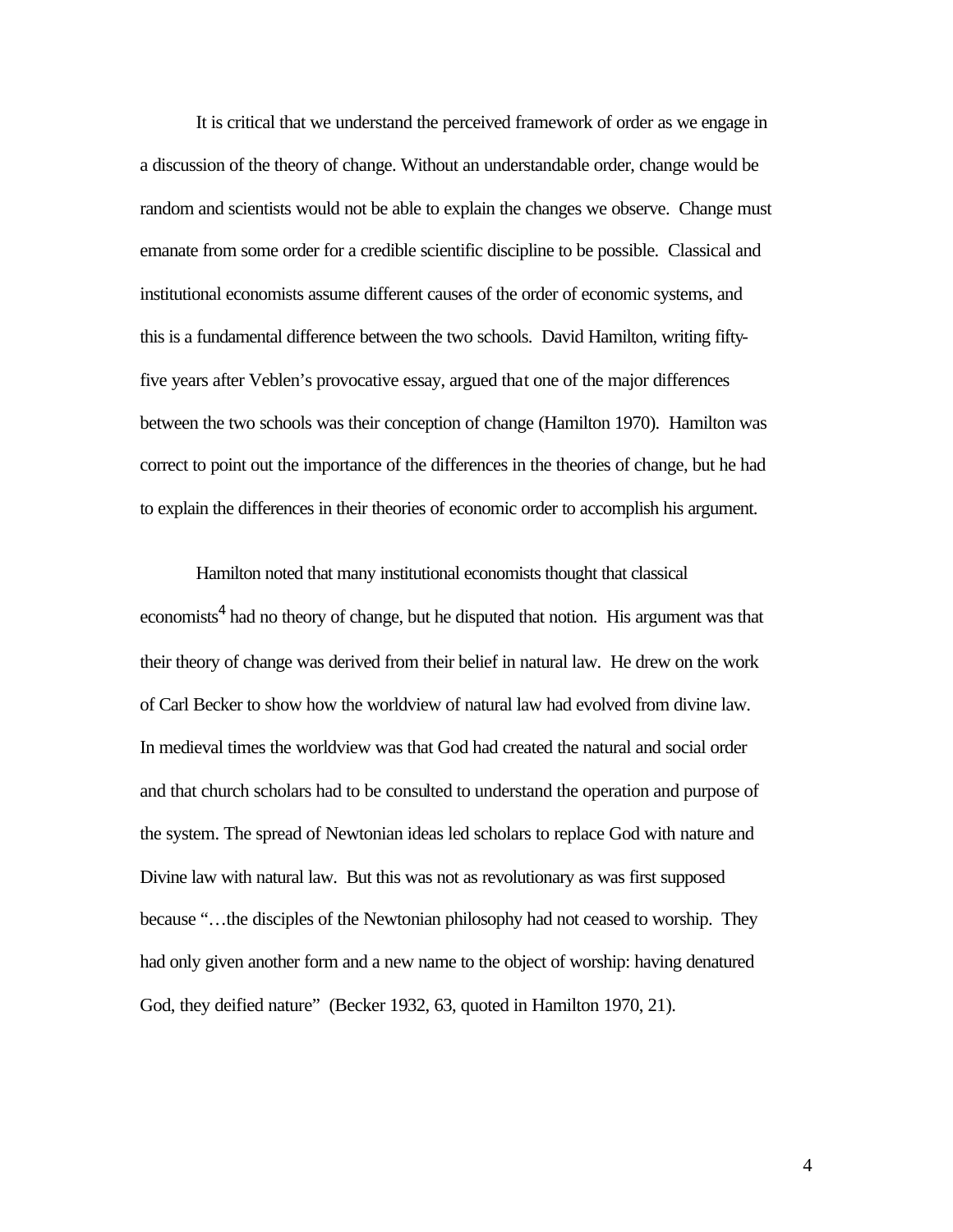What does this mean for explaining economic order and economic change? It means that a perfect system structure was in place and change could only occur within that structure because the structure was natural and not man-made and, therefore, beyond the power of man to change. According to Hamilton, "To men of the eighteenth century the social universe, like the heavens, was made up of individually suspended bodies, an orderly relationship among them assured by natural forces. For Newton's law of gravitation the eighteenth-century social philosopher used 'self-interest.' Each individual by exercising his 'natural right' to seek his own self-interest untrammeled by disturbing elements would simply be promoting the social good as well as his own welfare" (Hamilton 1970, 21-22). Therefore, this state of natural harmony can only be disturbed by exogenous forces but a harmonious equilibrium would be re-established rather quickly.

The individual in the classical system was a passive being, responding only to stimuli to avoid pain and pursue pleasure. As Veblen said, "Spiritually, the hedonistic man is not a prime mover. He is not the seat of a process of living, except that he is subject to a series of permutations enforced upon him by circumstances external and alien to him" (Veblen 1898, 390). Being passive, and not a prime mover, means that man is not the source of action that can lead to cumulative change of the system.

This stable structure allows one to describe the essential nature of the economy mathematically, and calculus was devised to map out such systems. These models assume a set of linear relationships based on immutable laws that depict only negative feedback loops. Nevertheless this approach has powerful appeal. According to Lind,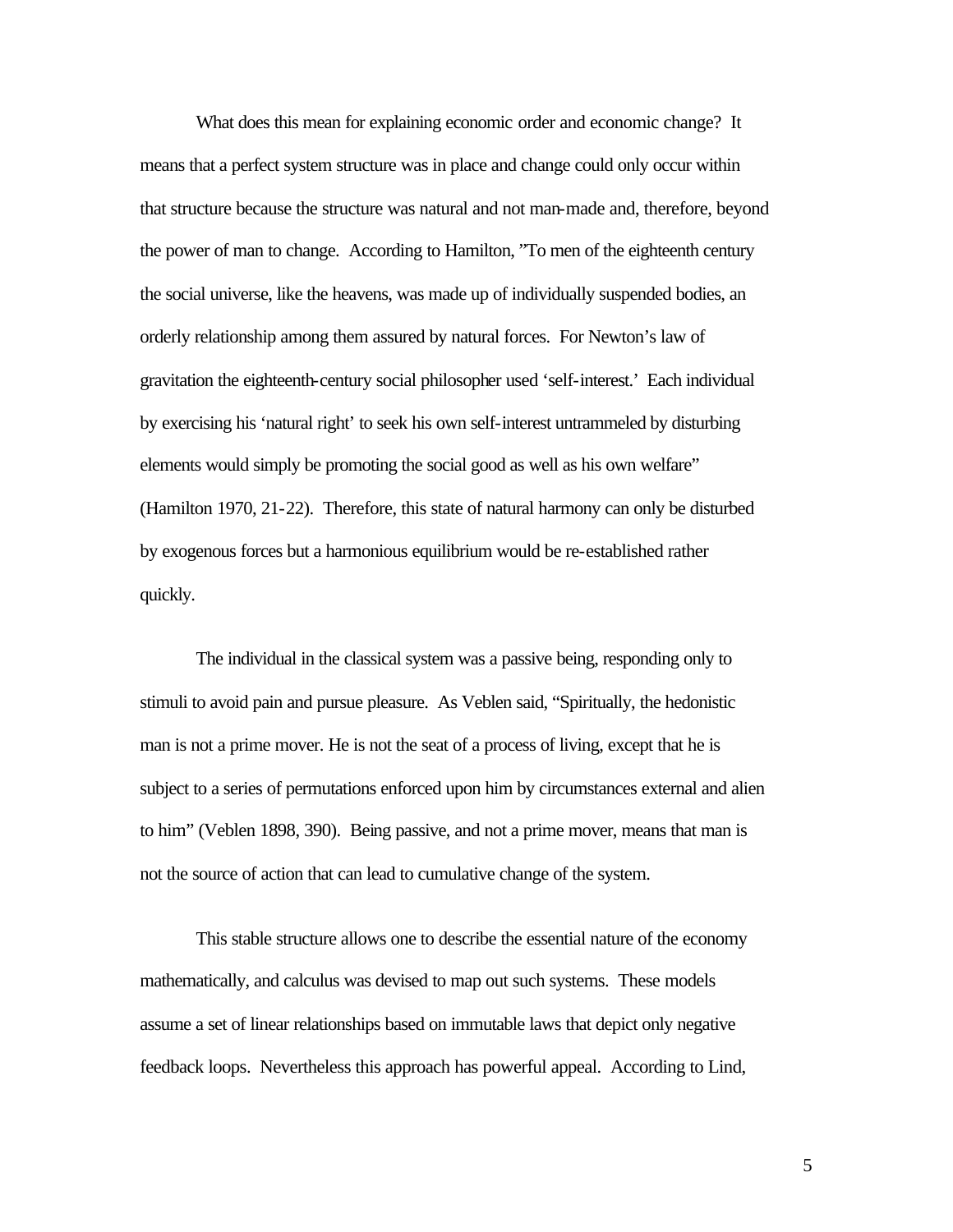"the role of analysis of a mathematically described model economy is to establish with *certainty* the existence of specific relationships" (Lind 1993, 9; emphasis in the original). It is possible to establish with certainty specific relationships in a closed, non-evolving system, especially if the individuals in the system are passive elements.

Lind's statement of the purpose of mathematical models is one reason for the disdain institutional economists hold for such models. However, it is not the attempt to model the economy mathematically that is the problem. The disagreement arises from depicting the economy as a clockwork where change is mechanistic and repetitive. Mathematical models are simply tools to help us search for and identify patterns, and pattern identification is essential for the success of any scientific discipline. However, math should not be used to simply confirm some assumed natural order. As Steve Keen said, "properly used mathematical reasoning debunks unsound economics" (Keen 2001, 268).

So if math is not the problem, then what is the problem? In my opinion the problem is that the dominant classical school of economics is built on unsound assumptions of a deified natural order, and deification discourages questioning the essential assumptions. There are competing views of economics to this school but the dominant view is in a position to disallow competing views (Yonay 1998, 75-76).

#### **Institutional Order and Cumulative Change**

A competing view is offered by institutional economics. Rather than the economy being a natural, unchangeable structure, the economic system is shaped by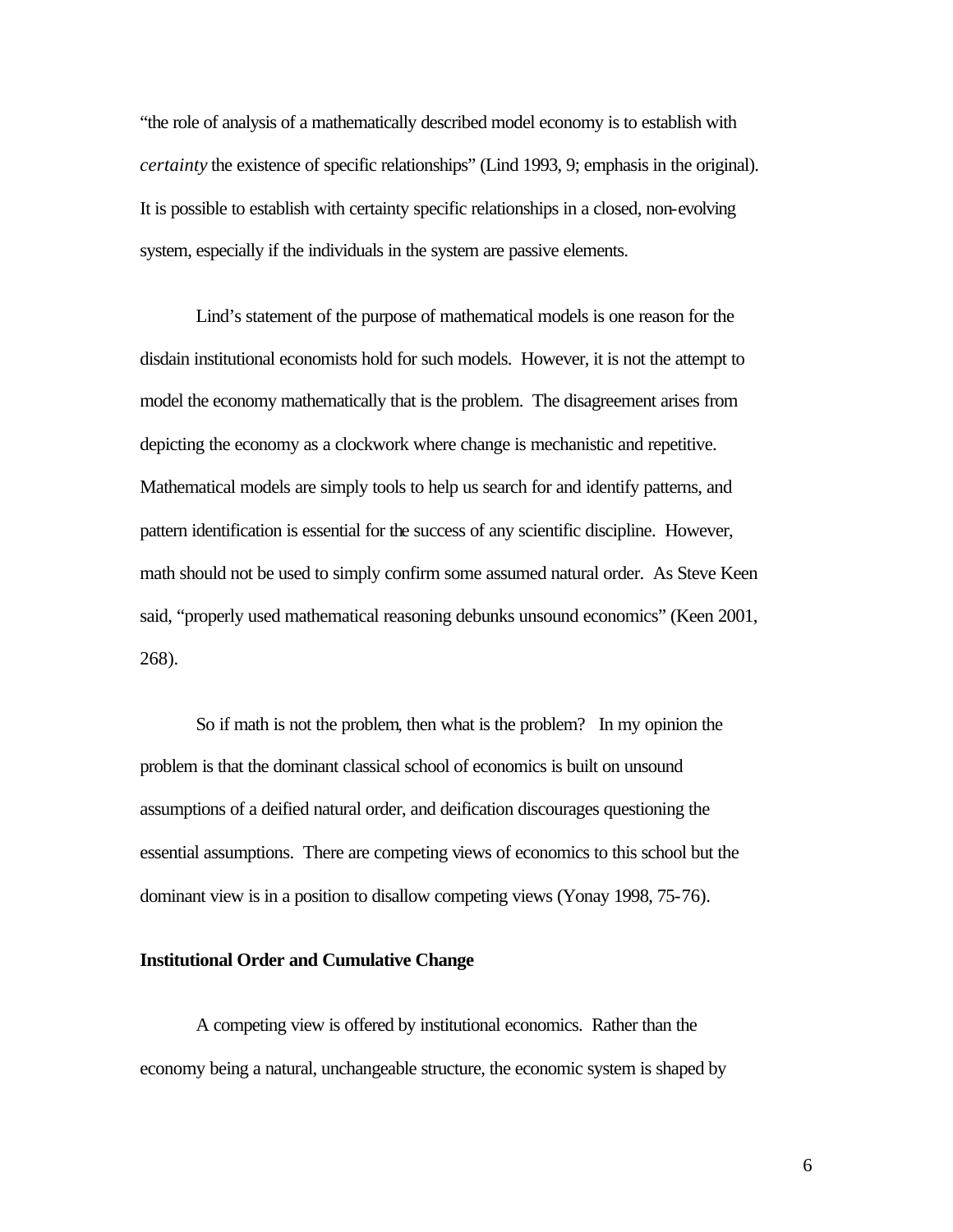human institutions. Institutions are human created means to correlate behavior and interaction between individuals. They are artificial rather than natural. Institutional economists understand that order is necessary to carry on production but nature does not provide that structure. Some institutions are formal, such as law and government; others are informal, such as norms and customs. However, these are not totally separate as courts often adapt and adopt customs as legal rules. John R. Commons gave the following definition of an institution that relates individuals to institutions. He wrote, "…an institution is collective action in control, liberation, and expansion of individual action" (Commons 1970, 21).

Notice that the individual is liberated and his power is expanded by institutions that also control him. How can that be? Control of one person's action liberates another with respect to that action, or one person's liberty places a duty on others to respect that right. Rights create corresponding duties; otherwise the right would be hollow. Also, individuals are constrained by institutions, but the power to act is expanded relative to their power as an isolated individual. This is not the inert individual of the natural order because, in part, individuals derive power from institutions.

This definition of the institutional order has important implications for the role of the individual and the process of change in and of the system. Therefore, this conception of institutions and individuals has also enormous implications for modeling economic behavior. Individuals are affected by institutions but they are also *acting* within these rules of behavior established by institutions. In contrast, the individual in classical theory is simply choosing from *given* alternatives. He is a passive individual only responding to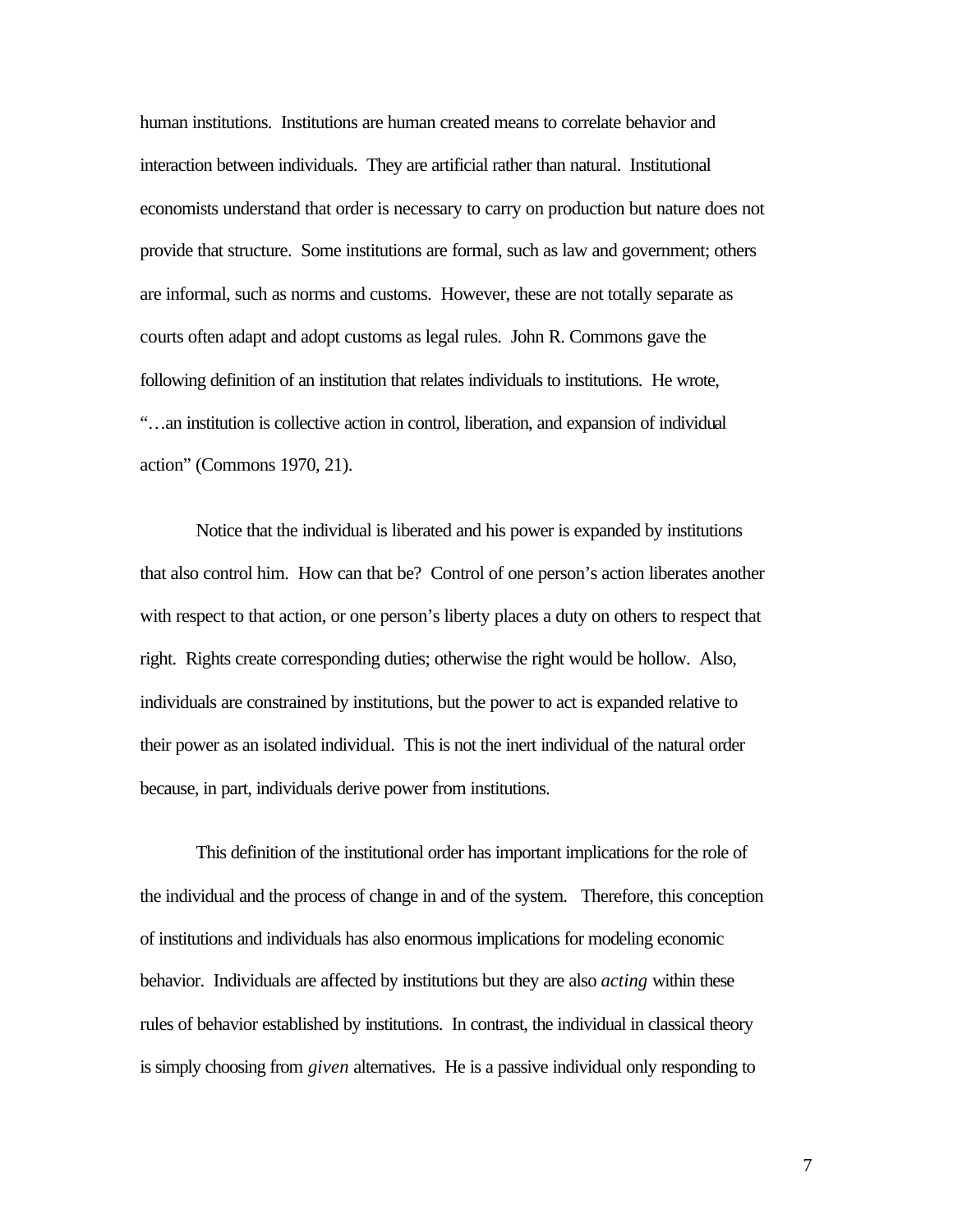stimuli from the environment with no power to change that environment because it is a natural order and he is simply an atom in that order.

Both Commons and Veblen attributed the importance of the passive mind of the individual to the adoption of hedonistic psychology as a foundation of individual behavior in classical economics (Commons 1961, 140-157 and Veblen 1898, 389-390). Both men called for a more modern psychology to explain individual action within the institutional structure and to explain how this action could lead to cumulative change in the structure. Commons wrote that we need to understand the "…active concept of the mind constructing its own tools of law, cause and effect, necessity, and so on. If the mind is passive it perceives no relations between its 'perishing sensations.' But if the mind is active, then it actually creates its own relationship between parts and the whole of perishing sensations" (Commons 1961, 149). This is similar to Peter Senge's more recent observation of the power of mental models (Senge 1990, 174-204). Similarly Veblen observed that all classical economists adopted the position that "…the human material with which the inquiry is concerned is conceived in hedonistic terms; that is to say, in terns of a passive and substantially inert and immutably given human nature. The psychological and anthropological preconceptions of the economists have been those which were accepted by social sciences some generations ago" (Veblen 1898, 389). Veblen's point was that these preconceptions were out of date.

The question before us, is how to model behavior that is shaped by an active mind? In addition, we should be aware that all minds are not necessarily working in the same direction because different individuals will be driven to act by different perceptions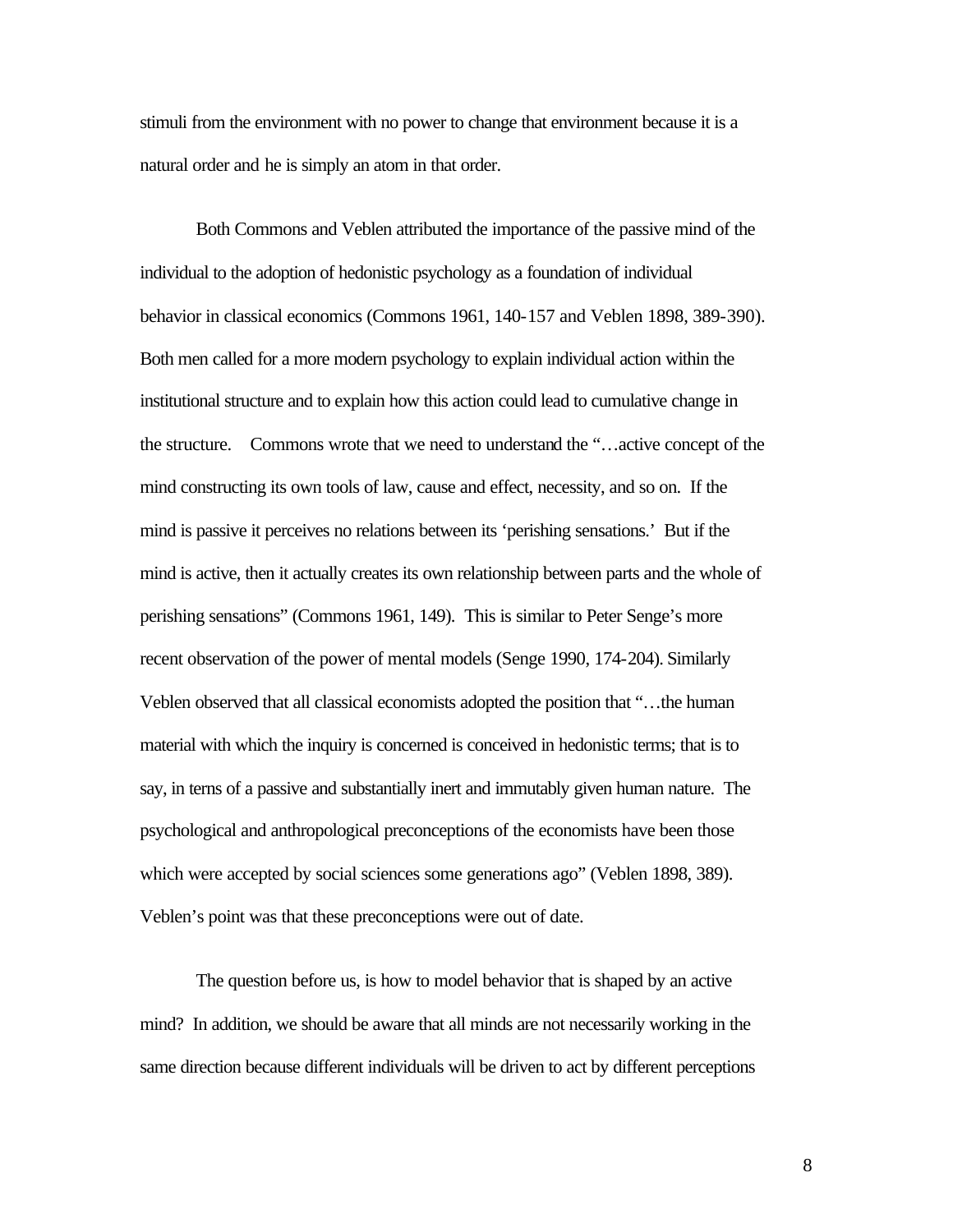and purposes. In short, this is not a system of natural harmony. Conflict is normal, and the trick is to learn how to create mutuality so that the going concern can be kept going. This is the task of organizations ranging from families to firms to governments. Dysfunctional families, bankrupt firms, and revolutionary governments have not mastered this proposition. It is one thing to preserve and model natural harmony; it is quite another to model artificial going concerns.

Before proceeding with the discussion of the active mind and purposeful action, we need to remember that for the institutional economist humans are shaped by their culture rather than being an isolated individual in a state of nature. According to Commons, "Collective action is the general and dominating fact of social life. Humans are born into a process of collective action and become individualized by collective action" (Commons 1970, 21). This individual's behavior is more difficult to model for several reasons. He is born into a going society with established norms, customs, or more generally, a distinctive culture. This individual is responding to his situation as a sociocultural individual rather than a hedonistic atom in a stable molecule (Jensen 1987, 1069). Second, the individual may be acting with a purpose greater than immediate selfgratification. He may be acting to further family or civic goals. Or he may be acting simply from habit. We may assume that any of these actions will maximize the individual's utility, but that is circular reasoning. Third, an individual will often act with volition to change the rules of collective action. However, others may be acting to resist such change, or acting to change the institutional structure to suit their purpose. Finally, there are mutual interdependencies between institutions, which means that altering one institution can have negative consequences for other important and effective institutions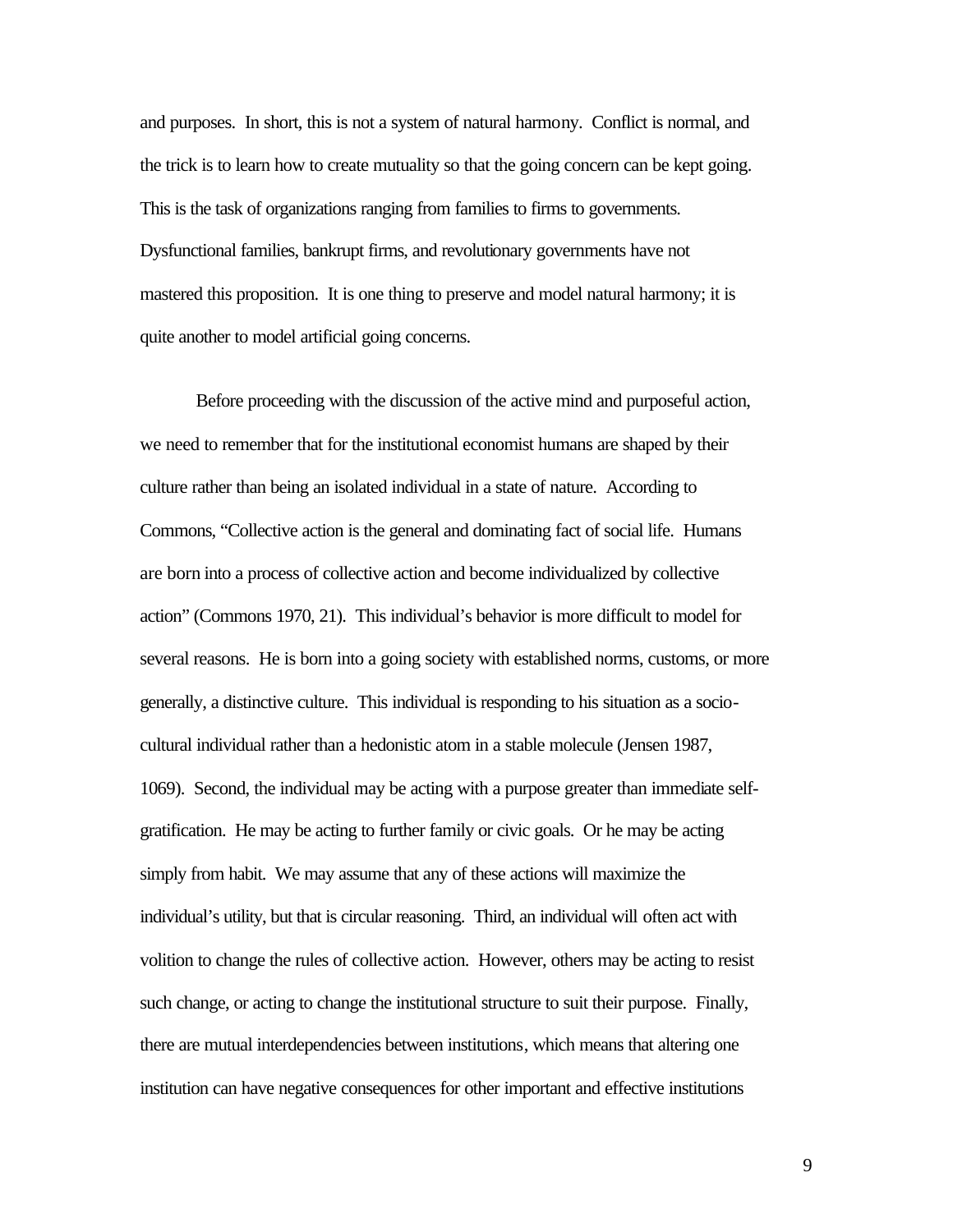(Foster 1981, 933-34). In other words, there will losers as well as winners in the process of institutional adjustment rather than an outcome of natural harmony.

This concept of volition is fundamental to understanding the relation of collective action to economic evolution. Volition is not about the ability to choose among given alternatives. It is about acting on expectations to create new alternatives and this can have positive and negative consequences beyond the actor. Volition is about acting on expectations to expand or limit production and acting on expectations is uncertain. In a capitalist economy one must have legal control before production can occur and legal control provides some security of expectations. For example, it would be impossible to rely on a supply or demand curve in the absence of collectively sanctioned rights. Here we see people objecting to the constraints of rules but requiring new rules to reduce uncertainty for themselves.

Commons called this process of acting on expectations futurity, and it reverses cause and effect in regard to time. This relation of time and causation is so important for modeling that I will quote Commons at length.

"Production and consumption cannot be carried on without first obtaining legal control. Possibly this changes the idea of causation. It places causation in the future instead of the past, where it was placed by the labor theories of value of the classical and communistic economists; or instead of in the present sensations of pain and pleasure of production and consumption of hedonic economists since the time of Bentham. It becomes a *volitional* theory of future consequences of present negotiations and transfers of legal control, determining whether production shall go or slow, or stop, or determining the extent to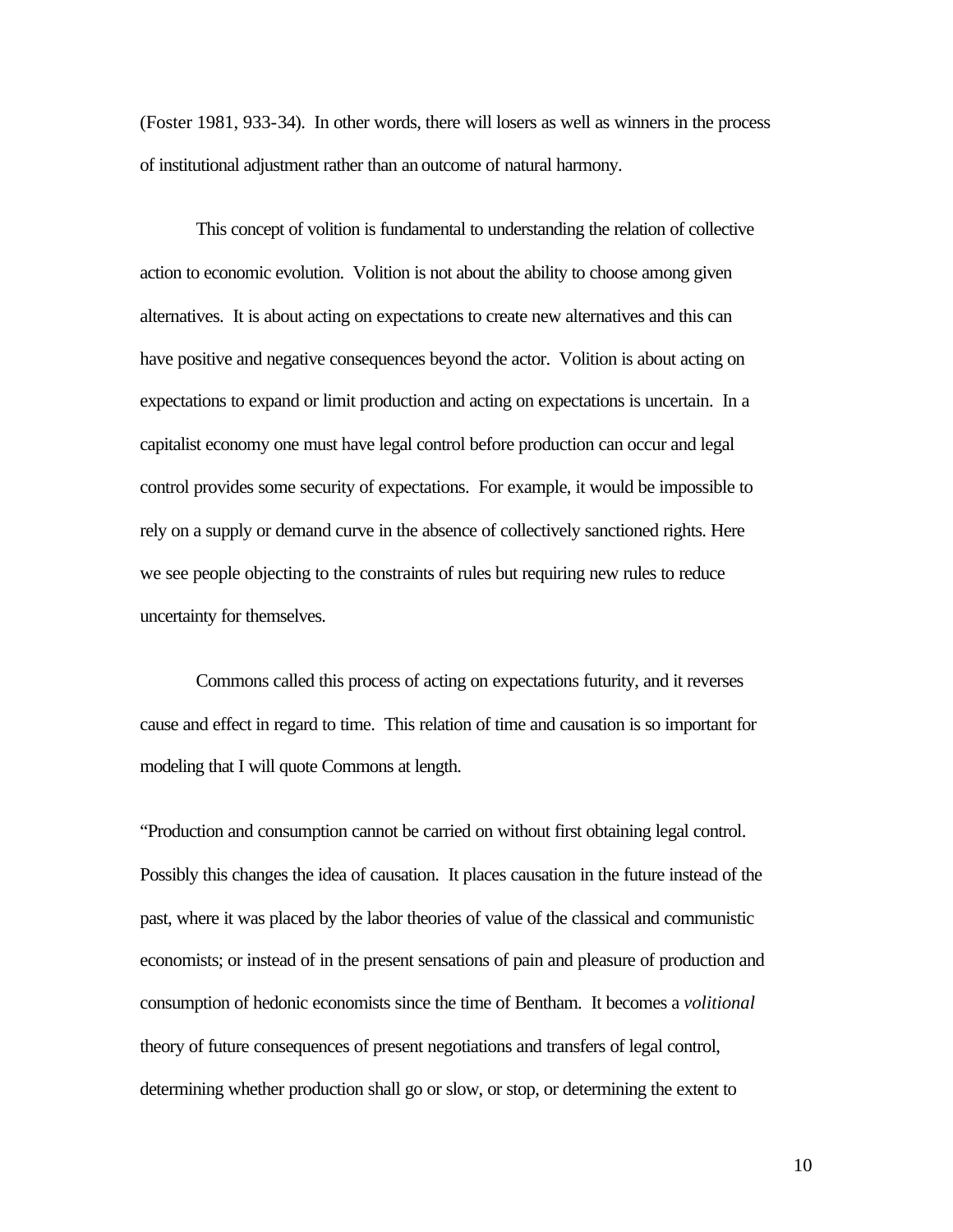which future consumption will be expanded or contracted or pauperized" (Commons 1961, 7).

This time sequence of cause and effect is the crucial step in understanding the process of cumulative change in an institutional order. The individual is acting, not simply choosing, in an uncertain environment to attempt to create a new future path among many possible paths. However, the individual is acting within his present culture and material circumstances. His action is necessarily another possible step in an ongoing process. As Newton and Darwin were men of their times, they also created new habits of thought or worldviews. Would system dynamic modeling be possible without the ideas of Darwin or the material invention of the computer? I don't think so.

Perhaps the coupling of Commons' concept of futurity, or the time sequence of cause and effect, with dynamic modeling could provide some concrete substance to Veblen's description of the necessary elements of an evolutionary economic theory. Veblen explained how economists would have to frame the individual and the community in order to develop an evolutionary theory of the economy. Veblen said that individuals "…are the products of his past experience, cumulatively wrought out under a given body of traditions, conventionalities, and material circumstances; and they afford the point of departure for the next step in the process" (Veblen 1898, 390-91). For the community he said, "All economic change is a change in the economic community, - a change in the community's methods of turning material things to account. The change is always in the last resort a change in habits of thought. This is true even of changes in the mechanical processes of industry" (Veblen 1898, 391).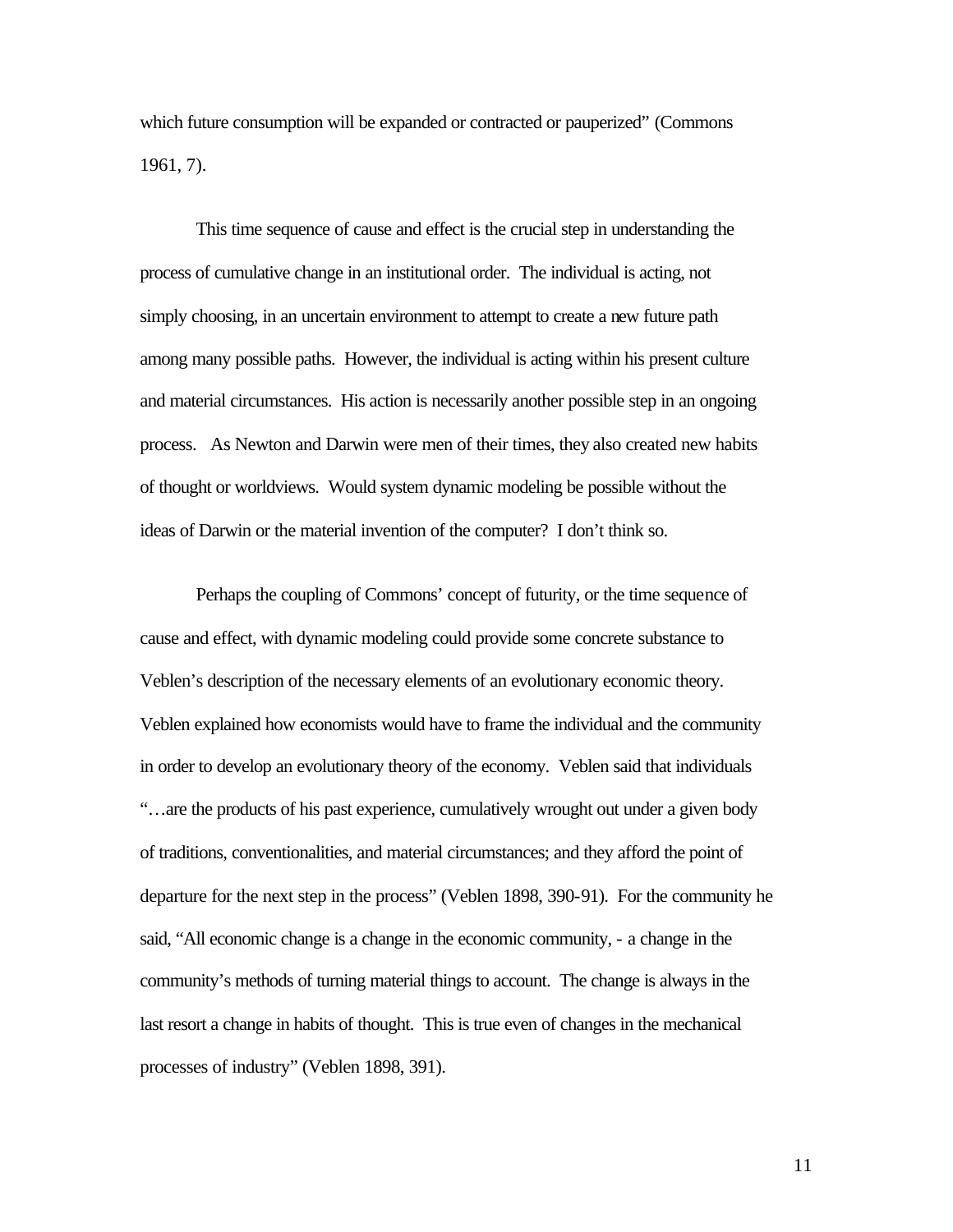#### **Connecting Institutional Economics and Systems Dynamics Modeling**

Both institutional economics and systems dynamics modeling are pattern modeling processes (Radzicki 2003, 151). Institutional economics tends to use a more qualitative methodology, using mostly descriptive statistics when quantification is necessary and possible. Both groups attempt to explain the structure of a system and how the system can evolve due to endogenous forces. They first construct the order, using mental models, of the system under investigation. This is what Commons meant when he said "...the active concept of the mind constructing its own tools of law, cause and effect, necessity, and so on" (Commons 1961, 149). Systems dynamics modelers take this a step further and describe dynamics of these relations with mathematically constructed models that can be visually simulated by computers. As I understand it, these are still group mental models that can mimic the behavior of real systems (Radzicki 2003, 151). An advantage of the models is the visual quality of the product. The audience can *see* when a feedback loop turns from positive to negative, or what difference a change in an assumption or a parameter makes in terms of the evolution of the system. The model will show the audience where the path they are on will likely lead them, and what they might do to alter the path toward a more desirable destination.

A fundamental similarity of the two groups of researchers is that actors are purposefully pursuing ends, but they are caught up in the structure of the system as well. The behavior of actors is not passive, but they are not free agents either. Arguably one of the most important contributions of institutional economics is the concept of futurity that expresses the time sequence of cause and effect as cause in the future and effect in the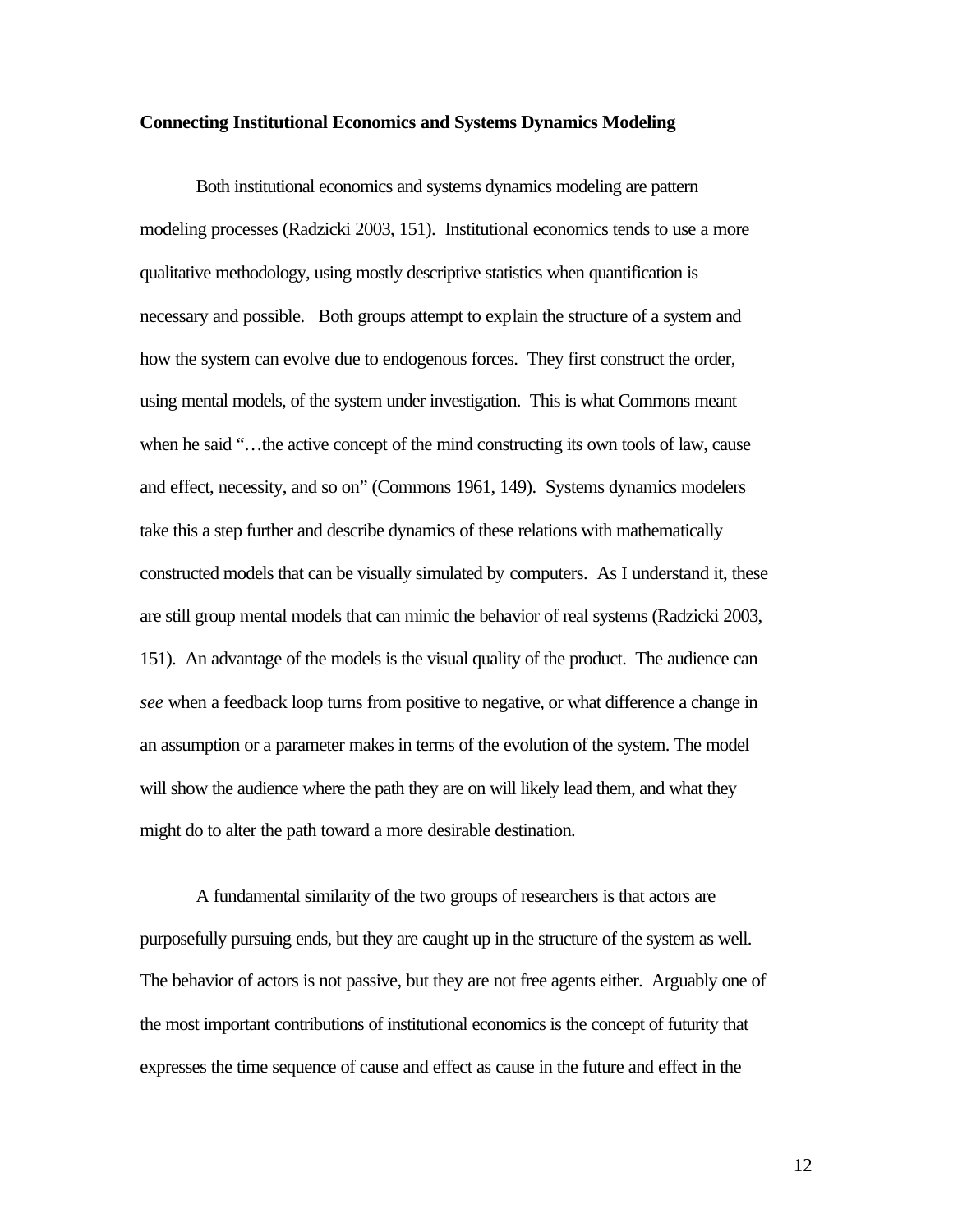present. Acting on expectations is necessarily uncertain. This destroys Lind's notion that economic theory can establish specific relationships with certainty. Patterns of urban growth or the evolution of industries can be depicted, but there is novelty in each city or industry. Also, actions can be taken to alter evolution of these institutions because they are not part of the natural order.

The evolution of a system can be examined by proposing a formal change in a set of rules governing the system such as a policy, a law, a treaty, etc. It would be possible to predict a probable sequence of changes in relations of the elements of the system structure induced by the legislation. On the other hand, one could begin by historically modeling a series of small, unplanned steps that cumulatively lead to a transformation of the system. In this case, one wouldn't predict a path. Instead, the task would be to explain the actual path created by this historical chain of events. One might then be able use this as a generic model to help explain other similar processes.

In conclusion I suggest that institutional economists and systems dynamics modelers could collaborate on modeling the explanation of the evolution of the shoemaking industry from 1650 to 1895 as described by John R. Commons (Commons 1909). He explains how the interstate commerce clause of the U. S. Constitution had unintended effects, through the widening of the market, on the production of commodities such as shoes. Some of the consequences were a transformation of owner – worker relations, and customer – producer relations, the definition of property, our conception of money and it introduced the problem of managing stocks of inventories in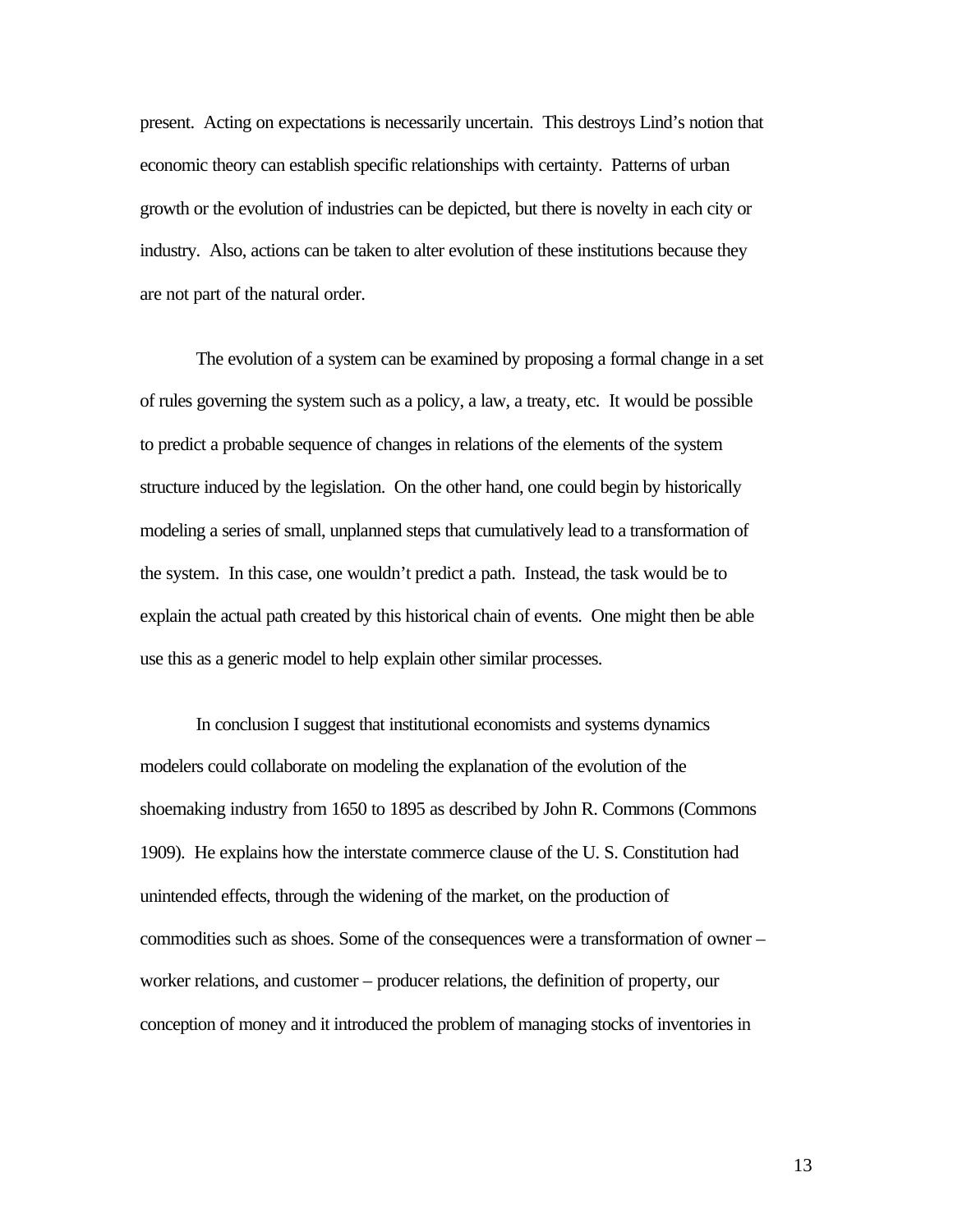manufacturing industries. This constitutional provision led to the gradual transformation of handicraft production techniques to the creation of the factory system.

There would be two purposes to such an exercise. First, it would help us understand to what extent our theories are similar even though our methods differ. Second, this would not be a project limited to a single period in history. For example, the same model might be used to explain the deflationary period of the last years of the nineteenth century when the expansion of the railroad system led to a substantial widening of the market. Of more importance, I would like to see if the model could be used to mimic the widening of the market in this era of globalization.

#### **NOTES**

 $\overline{a}$ 

 $<sup>1</sup>$  The term Darwinian view does not necessarily imply an exact application of biology to economics.</sup> Darwin's findings affected the infant discipline of anthropology that, in turn, affected the founders of institutional economics. See Radzicki 1994, 49 and Veblen 1898, 373, 390, and 394.

 $2$  As you read the institutional economics literature, you will find several points of emphasis are in dispute. However, you will find that all in the field holds the basic notion of cumulative change of economic institutions by endogenous forces. See Radzicki 1994 and 2003 for a more complete discussion of the similarities between systems dynamics and institutional economics.

 $3$  See Atkinson and Oleson 1996 for a rebuttal of this argument.

<sup>&</sup>lt;sup>4</sup> Hamilton did not distinguish between classical and neoclassical economics in terms of concepts of change. Both groups held that only one institutional structure was consistent with the natural order. Hence, he used the term, classical, to capture this view.